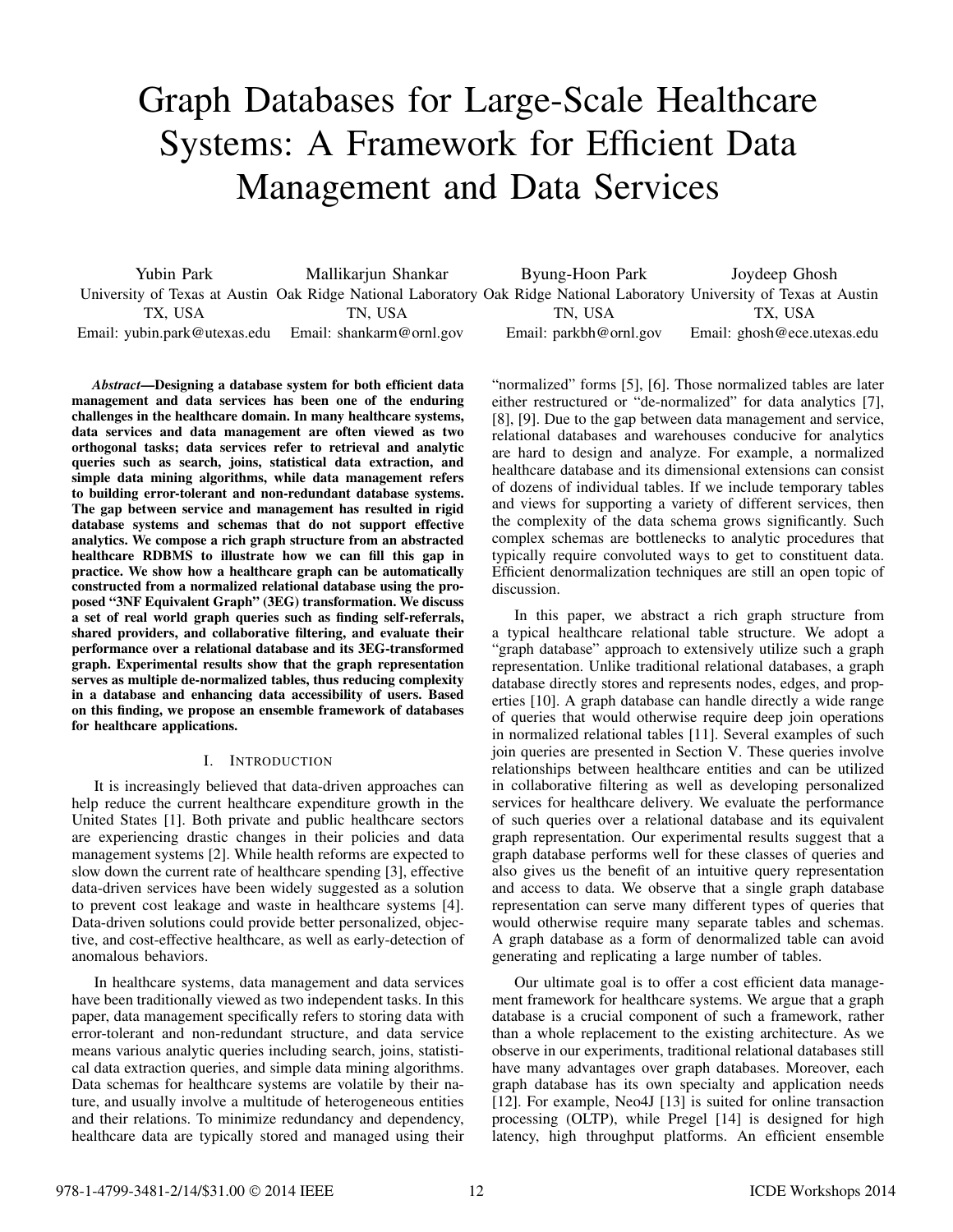of these components will lead to a better system design, supporting a wide range of services efficiently. We summarize our contributions in this paper as follows:

- We propose a graph database design rationale, "3NF Equivalent Graph" (3EG) transform. This technique can automatically construct a graph database from an existing normalized relational database.
- We assemble eight useful service queries for healthcare analytics, and evaluate the performance of these queries over two representative databases: MySQL for a relational database and Neo4J for a graph database.
- We generate realistic and large-scale synthetic healthcare data to simulate typical healthcare databases.
- We propose a blueprint for a cost efficient database architecture in healthcare systems. This proposal requires minimal changes to an existing architecture.

In Section II, we briefly discuss healthcare databases in general. We then review forms of database normalization, and graph databases. In Section III, we propose a novel graphs database design rationale, 3NF Equivalent Graph (3EG) transformation. In Section IV, we illustrate how we generate realistic synthetic healthcare data. The data is first stored in a relational database format, then converted to a graph format using the 3EG transformation. In Section V, we discuss a set of real world use cases of service queries in healthcare databases. Empirical evaluation results using MySQL and Neo4J are provided in Section VI. We discuss the limitation of the proposed work, and a proposal for efficient data management and utilization in Section VII.

### II. BACKGROUND

In this section, we describe healthcare databases in general. We also visit basic concepts in database normalization and graph databases.

Healthcare Databases. We describe healthcare systems through an illustrative example. Let's consider a situation that a patient (also referred to as a beneficiary) visits a hospital for his illness. A doctor (also referred to as a provider) diagnoses the patient, and performs a certain procedure. Using the patient's insurance information, a claim is later filed to a corresponding organization. If the patient is with a private sector health insurance, the claim will be delivered to the corresponding institution. This filed claim usually contains a list of providers involved, referral information (occasionally), patient information, diagnosis and procedures performed, and cost.

At their core, healthcare databases need to handle all the information associated with this series of events. From this simple example, we identify two different types of central entities: the beneficiary and the provider. The interaction between these two entities results in insurance claims. Claim events consist of multiple types of features: numeric, categorical values, and texts. Note that this example describes only a slice of complex healthcare ecosystems. In practice, there are a host of other types of events and information sources, such as nurses' notes, Electronic Health Records systems, and interaction groups and networks of beneficiaries and providers.

It is no accident that traditional healthcare databases tend to have hundreds of tables describing such complex events and dynamics.

Database Normalization. Database normalization, firstly proposed by E. F. Codd, is a fundamental relational database design rationale to minimize redundancy and ill-defined dependencies [15], [16]. By reducing redundancy and dependency within a system, transactional operations, such as additions, deletions, and updates, can be made in a limited set of tables at a time. Normalized tables, in theory, are better protected from transactional anomalies and inconsistencies from dynamic data changes.

Each Normal Form imposes a set of rules. A specific normal form is achieved when its requirements are fulfilled. First Normal Form (1NF) presumes the existence of the "key", and requires domains of a table to be "atomic". In other words, every attribute in a table should not be divided further. For example, a name attribute containing both first and last names is not atomic, since it actually holds two fields. To understand Second Normal Form (2NF), we should introduce the concept of "functional dependency". A field  $X$  is said to have a functional dependency on a field  $Y$  if and only if values of  $X$  are precisely mapped to values of  $Y$ . 2NF is accomplished when 1) 1NF is achieved and 2) no non-key element is functionally dependent on a proper subset of key elements. Third Normal Form (3NF), the most popular normal form, adds a further constraint to 2NF requirements. In 3NF, no transitive dependency is allowed between non-key elements. Specifically, if a table has ZIP code and County code as nonkey elements, County code should be removed from the table since County code is transitively dependent on ZIP code. The relation between County and ZIP codes needs to be recorded in a separate table to adhere to 3NF. In this paper, we do not consider other higher forms of normalization such as 4NF [17] and 5NF [18], and mainly focus on 3NF. In most practical situations, higher normal forms than 3NF is not preferred due to their unnecessarily specific constraints.

Graph Database. A graph database can be characterized by its distinct data model that differentiates it from traditional relational databases [10]. A data model is a set of conceptual tools to represent and manage data, consisting of three components [19]: 1) data structure types, 2) query operators, and 3) integrity rules. Data in a graph database are stored and represented as graphs, or data structures generalizing the notion of a graph. Each graph database has its own specialized graph query language. (Structured Query Language (SQL) is inappropriate for graph-represented data.) For example, Neo4J uses Cypher language, and many RDF (Resource Description Framework) databases use SPARQL (SPARQL Protocol and RDF Query Language). Finally, integrity rules in a graph database are based on its graph constraints, rather than those from an imposed relational schema.

With increasing complexity of real-world data and growing needs for graph queries, numerous graph databases have been proposed and developed in recent years. Each graph database is designed for special application needs. For example, Neo4J is suited for online transaction processing (OLTP), while Pregel is designed for high latency, high throughput platforms. In this paper, we primarily use Neo4J to explore the graph structure in healthcare systems. Neo4J is a widely used open-source graph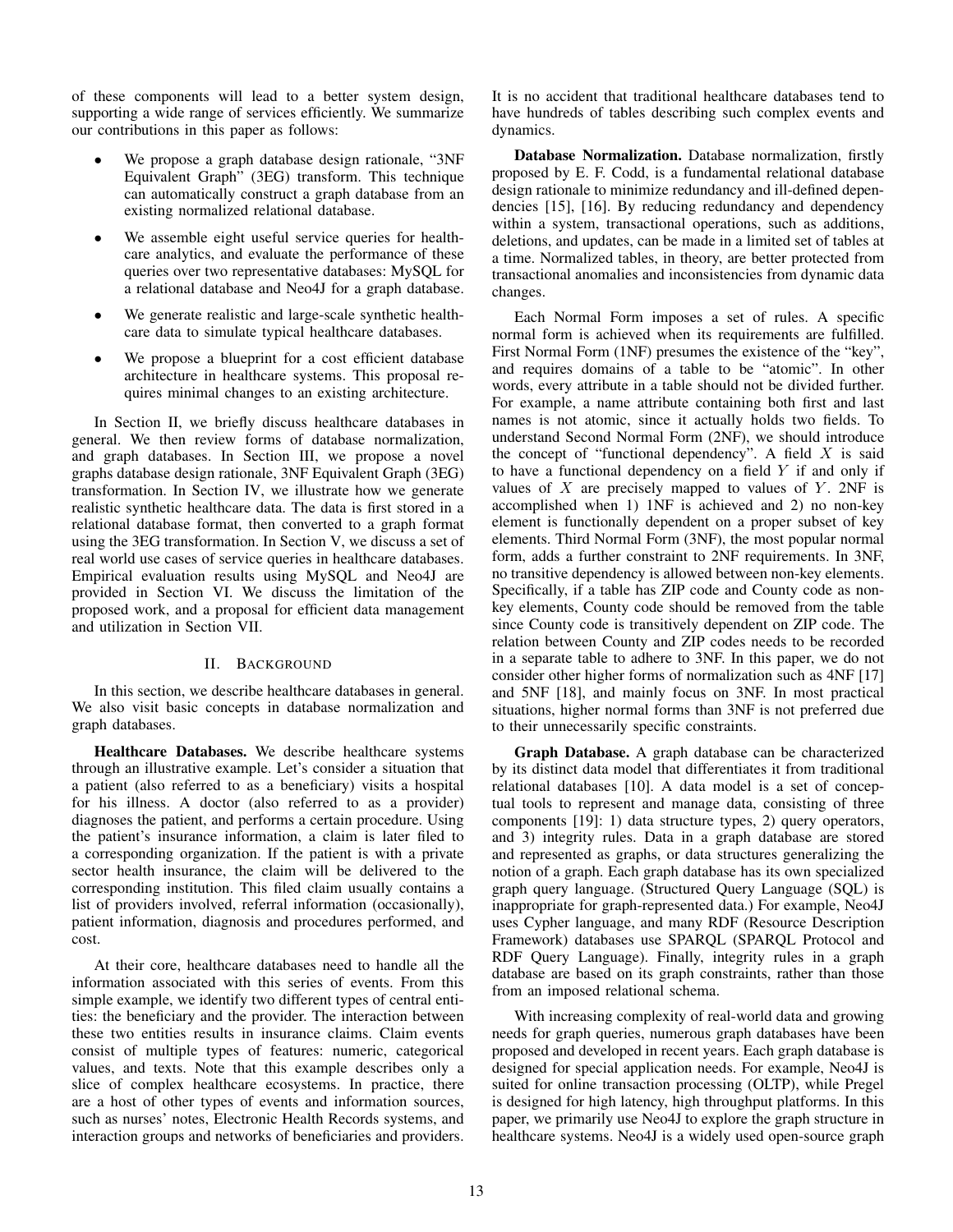database, implemented in Java. Neo4J is characterized as an "embedded, disk-based, and fully transactional graph database engine". We use Neo4J because of its broad deployment base and its well-documented APIs. We mainly focus on general graph processing capabilities of Neo4J, rather than its specialized functions compared to other graph engines. Experimental evaluations of other graph engines are also practically important, and we leave this for future work.

## III. 3EG: 3NF EQUIVALENT GRAPH TRANSFORM

Converting a relational model to another data model has been an important research topic in both software engineering and database system communities. In software engineering, the semantic structure of a relational database is used to redesign its schema. The Entity-Relationship (ER) model [20] has been a popular choice to represent such semantic structures. Several automatic algorithms to convert a relational model to an ER model, also known as "database reverse engineering"<sup>1</sup>, have been introduced in [21], [22], [23]. Migrating a relational database to a completely different class of databases became a natural extension of this database reverse engineering. Various database migration approaches can be found in [24], [25], [26]. These approaches include migrations between 1) ER model and relational model, 2) Object-Oriented (OO) model and Relational model, and 3) OO model and ER model.

Mapping of relational database (RDB) data to RDF has been compressively investigated in recent years [27]. RDF is commonly represented in the form of subject-predicate-object expressions. This triple store representation directly maps to a graph representation: subjects and objects become "nodes", and predicates specify edges. Berners-Lee [28] suggested a general conversion mapping of RDB to RDF:

- An RDB record  $\rightarrow$  a RDF node
- The column name of RDB table  $\rightarrow$  a RDF predicate
- A RDB cell  $\rightarrow$  a value

However, these conversion rules may result in redundant nodes and edges, and in practice, domain-specific ontology maps are incorporated to post-process and refine the resultant RDF.

Automatic conversion of a relational database to a (compact) graph database has not been adequately explored so far. Typically, researchers manually examine the semantic structure of the original relational database, and then carefully port the data to a graph database [29]. Compared to well established RDBMS design principles, a design rationale for a graph database is not well grounded and often *ad hoc*. In this paper, we do not plan to design a graph database from scratch, and focus rather on the fact that most database systems are already in 3NF. We presume the existence of a 3NF relational database, and propose simple conversion rules from 3NF to a graph database. Our conversion rules inherit the Berners-Lee conversion rules, but we derive those rules from the connection between the database normalization theory and graph database.

We focus here on pairwise relationships between nodes, and all the relationships are undirected. The overall ideas of



Figure 1. Synthetic Data Generation Process. The directed lines represent reference relations. Synthetic sequence is: Spec, ZIP, Prov  $\rightarrow$  Prov, Bene, Claim  $\rightarrow$  C2P, C2R, C2B.

our conversion rules are as follows: The existence of keys in 1NF intuitively maps to the existence of nodes in a graph database. Relationships (or edges) in a graph database can be analogous to those in a relational database. Properties of nodes can be specified by the requirements in 3NF. The requirements of 3NF table are often concisely described as "every non-key attribute must provide a fact about the key, the whole key, and nothing but the key" [30]. Restated for the graph, nonkey elements describe the key (the node in a graph), and this description is only to the key and nothing but the key (a unique connection to the node).

We now formalize our idea of transforming relational tables to a graph database. Consider a table  $\mathcal{T} = \{t\}$  where t is a tuple  $t = (x, y)$ , and a graph  $\mathcal{G} = \{ \mathcal{N}, \mathcal{R} \}$  where  $\mathcal N$  and  $\mathcal R$  are sets of nodes and relationships, respectively. For the ease of notation, suppose x is a primary key in  $\mathcal{T}$ . 3NF Equivalent Graph (3EG) transformation is a process of applying the following four rules:

- Each tuple  $t \in \mathcal{T}$  becomes a node  $n \in \mathcal{N}$ . Each node  $n$  is identified by its table name and primary key:  $id(n) = (name(\mathcal{T}), x)$  where x is from  $t = (x, y)$ .
- If y is a foreign key, a relationship  $r \in \mathcal{R}$  is created between n and m. In this case,  $id(m) = (name(\mathcal{T}_y), y)$ and  $\mathcal{T}_y$  is a table where y is its primary key.
- If  $y$  is a non-key element,  $y$  becomes a property of a node *n* where  $id(n) = (name(\mathcal{T}), x)$ .
- For a set of keys in  $t$ , each pairwise relationship maps to an edge between the corresponding vertices.

Each rule has its origin as follows:

- Rule 1 specifies 1NF.
- Rule 3 is based on the 3NF requirement: about the key, the whole key, and nothing but the key.
- Rule 2 and 4 follow from the definition of "relational databases".

The 3EG-transform provides a simple set of rules, which can be instantaneously applied to any 3NF table. By applying these rules, we obtain a mirrored graph database of the existing relational database. We note that the generated graph may not be the optimal design for a specific service purpose. The generated graph only guarantees that the representation of the data is equivalent to the original 3NF database.

<sup>&</sup>lt;sup>1</sup>Conversion from an ER model to a relational schema is called as "database" forward engineering".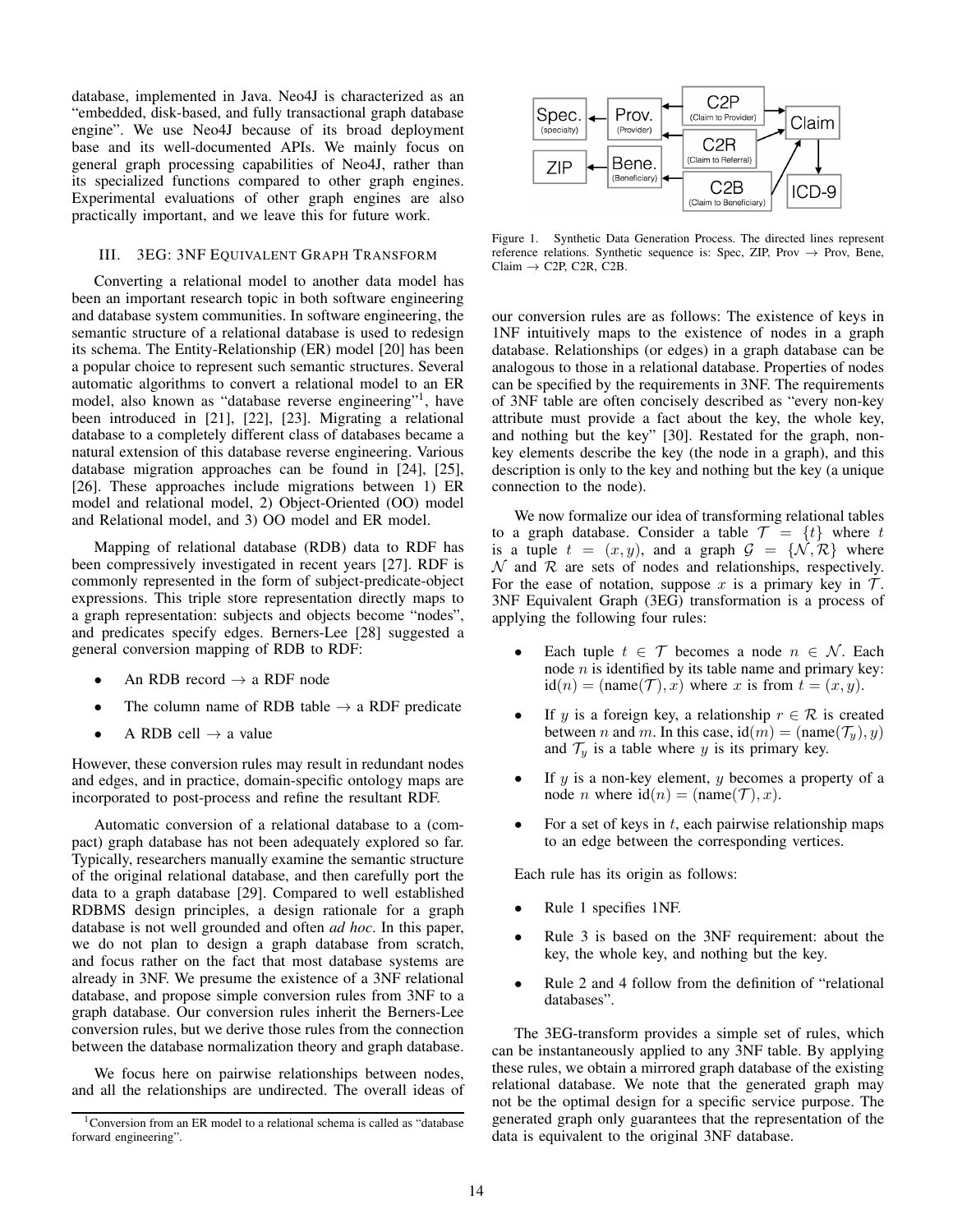#### IV. SYNTHETIC DATA

For purposes of our evaluation, we generate realistic synthetic healthcare data. Our synthetic data is generated to be consistent with 3NF healthcare databases, and then 3EGtransformed to be loaded on a graph database.

We first generate baseline data that will be used to constitute the claim. This baseline data includes location information (as a ZIP table), provider speciality (Spec table), codes for the diagnosis of disease (ICD-9 table) [31], and the available procedures (Proc table). These tables are based on actual codes used in practice; for example, we use the full list of real ICD-9 codes to create our ICD9 table. Next, we synthesize Beneficiary (Bene) and Provider (Prov) tables. The number of beneficiaries and providers are given as parameters to our synthesizer, and the corresponding number of BeneID's and ProvID's are generated. ZIP codes and Specialty codes (only for providers) are randomly assigned to BeneID's and ProvID's. We assume that each beneficiary has 50 claims on average. Based on the number of beneficiaries, we generate 50 times larger number of claims, and assign ClaimID's. Each ClaimID is randomly associated with ICD-9, Procedure codes, and one beneficiary in the claim-beneficiary relationship (C2B) table. A beneficiary is randomly chosen from the already synthesized beneficiary pool. Choosing a beneficiary from millions of beneficiaries, however, needs a bit of attention. To avoid computational complexity, we adopt a tree structured multinomial sampling. We first sample a group of beneficiaries, then select a beneficiary from this group (two level sampling). Every ClaimID has at least one provider, and it can have five providers at maximum, and these associations are recorded in the claim-provider relationship C2P table. With 10% chance, a claim has a referral from another provider, and this information is captured in the claim-referral C2R table. This synthetic data generation configuration is illustrated in Figure 1. Finally, these relational tables are 3EG-transformed, and we obtain the equivalent graph representation.

Figure 2 shows a 3EG-transformed graph schema for typical 3NF healthcare databases. Each primary key in a table is converted to a node. For example, a BeneID in Bene table now maps to a Bene node. A foreign key in a table is connected to a primary key: a ProvID is connected to a ClaimID based on C2P table. Non-key elements in ZIP, Spec, ICD9, and Proc tables are properties of ZIP, Spec, ICD9, and Proc nodes, respectively.

Table I describes eight synthetic datasets used in our experiments. The number of nodes and relationships correspond to the number of beneficiaries and providers when the relational tables are 3EG-transformed. For example, dataset 8 is generated by specifying one million beneficiaries and 100 thousand providers, and after generating the synthetic relational tables; those tables are 3EG-transformed resulting in a total 51 million nodes and 257 million relationships.

#### V. TEST CASES

In this section, we assemble and examine eight use cases that illustrate healthcare-driven data services for analytics.

Queries in Healthcare Systems. We focus primarily on three classes of service queries - those that support direct

| Table I.<br>SYNTHETIC DATASETS.                                                                   |            |             |            |            |         |
|---------------------------------------------------------------------------------------------------|------------|-------------|------------|------------|---------|
| Dataset                                                                                           | #. Bene    | #. Prov     | #. Claims  | #. Nodes   | #. Rel. |
| 1                                                                                                 | 8K         | 800         | 400K       | 425K       | 2M      |
| $\frac{2}{3}$                                                                                     | 16K        | 1.6K        | 800K       | 824K       | 4M      |
|                                                                                                   | 31K        | 3.1K        | 1.5M       | 1.62M      | 8M      |
| $\overline{4}$                                                                                    | 63K        | 6.3K        | 3.1M       | 3.21M      | 16M     |
| $\frac{5}{6}$                                                                                     | 125K       | 12.5K       | 6M         | 7M         | 33M     |
|                                                                                                   | 250K       | 25K         | 12M        | 13M        | 65M     |
| $\overline{7}$<br>8                                                                               | 500K<br>1M | 50K<br>100K | 25M<br>50M | 26M<br>51M | 129M    |
|                                                                                                   |            |             |            |            | 257M    |
| $C_1$<br>$B_1$<br>$C_2$<br>$P_1$<br>B <sub>2</sub><br>$C_3$<br>$P_3$<br>$C_4$<br>$B_3$<br>$P_{2}$ |            |             |            |            |         |
| Benficiary                                                                                        |            | $C_5$       | Provider   |            |         |
|                                                                                                   |            | Claim       |            |            |         |

Figure 2. A Snap Shot of Graph Representation. Other types of nodes are not shown to unclutter the diagram.

retrieval, queries supporting relationship mining, and queries that enable personalized web services. In healthcare systems, mining and identifying relationships between different entities are critical in a variety of analytic procedures. The complex connections between the entities in the healthcare system are best exposed by these logically simpler structures like graphs that explicitly highlight underlying relationships. These explicit relationships help understand business as well as delivery structures in provider and beneficiary networks. Understanding the structures helps us better explore for areas of improvement. Personalized web services, on the other hand, have been one of the key challenges in healthcare informatics as described in [32]. The customization of healthcare can help patients make smart decisions on finding physicians, drugs, and insurance plans. We demonstrate through these use cases that similarity search and collaborative filtering can be easily implemented in graph database.

Case 1) Shared Provider. Our first query example is to find out shared providers between two beneficiaries. Figure 3 illustrates the idea. Given two beneficiaries  $B_a$  and  $B_b$ , the query should return a list of providers  $\{P_x\}$  shared by these two beneficiaries.

The corresponding MySQL query is as follows:

```
SELECT tableA.provID FROM (
 SELECT provID FROM C2P INNER JOIN (
   SELECT claimID FROM C2B WHERE beneID=25869
 ) AS tmp ON tmp.claimID=C2P.claimID
) AS tableA INNER JOIN (
 SELECT provID FROM C2P INNER JOIN (
   SELECT claimID FROM C2B WHERE beneID=751751
 ) AS tmp ON tmp.claimID=C2P.claimID
) AS tableB ON tableA.provID=tableB.provID;
```
where C2P and C2B represent claim to provider and claim to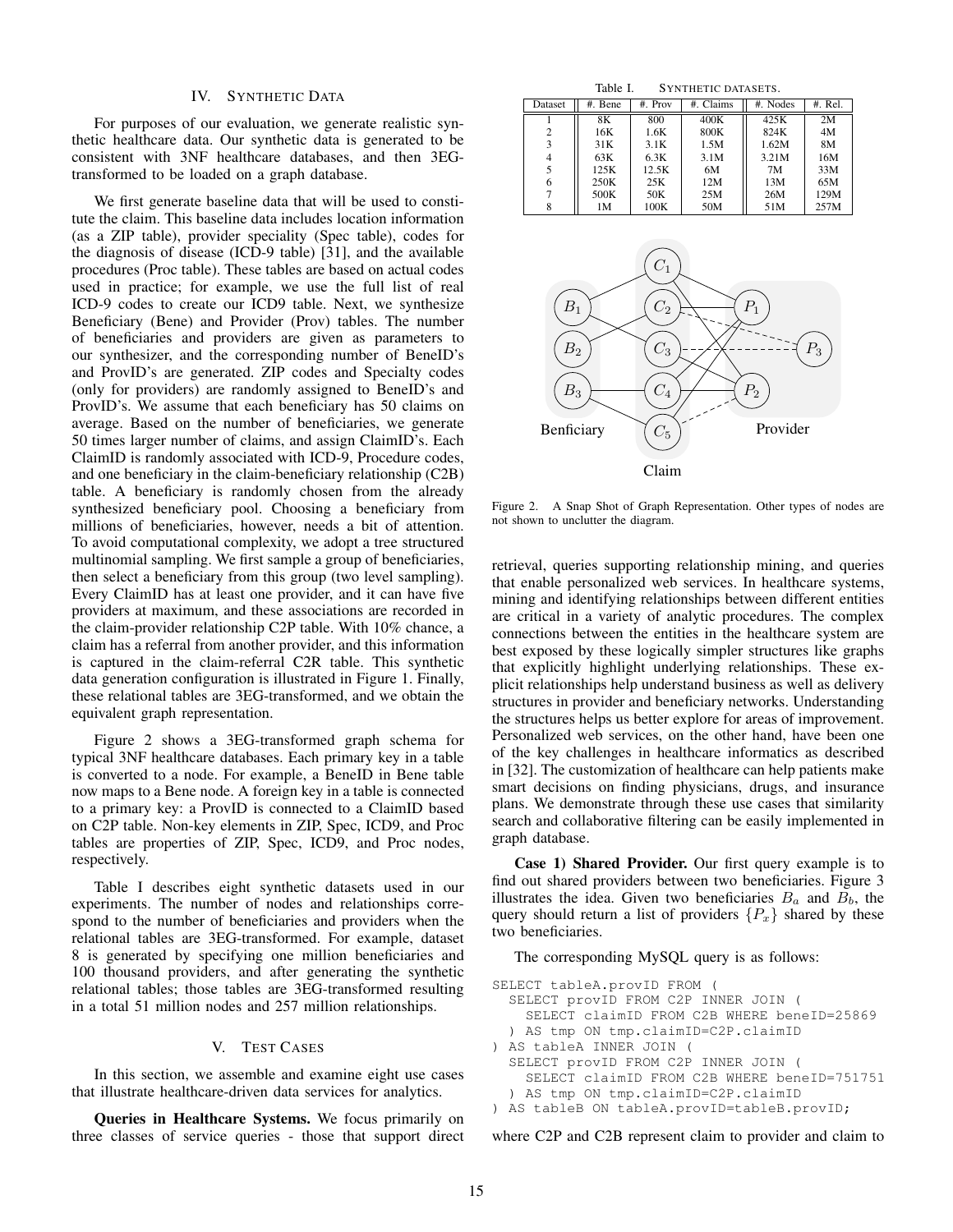

Figure 3. Case 1: A list of shared providers by Beneficiary A and Beneficiary B.



Figure 4. Cases 2, 3, and 4: A list of shared providers or diagnoses by Beneficiary A and Beneficiary B.

beneficiary tables, respectively.

On the other hand, the same Neo4J Cypher query is below:

START beneA=node(25869), beneB=node(751751) MATCH beneA-->()<--prov-->()<--beneB RETURN prov;

We observe that these two queries are quite different in their query lengths. The query constraints appear in "where" and "join" clauses in the MySQL query, and "match" clause in the Neo4J Cypher query. The match clause directly represents the diagram in Figure 3, while join clauses need more consideration to understand properly. The benefit of the graph database comes from not only its direct data representation and storage, but also its intuitive query structure. The compact representation of the graph query facilitates the management, user validation, and exploration of the analytic intent of the query.

Case 2) Loosely Specified Relationship. Our second query relaxes the condition in the first query. In this case, the links between claims and providers are not limited to the C2P table. We ask shared providers between two beneficiaries either by actual visits or by referrals. Figure 4 describes this use case. To ask this query in MySQL, we separately ask three different combinations of relationships: C2P+C2P, C2P+C2R, and C2R+C2R, where C2R is a claim to referral table. Each result should be stored and later union operation should be taken to prepare the final results. In Neo4J, on the other hand, we only need to modify the first query to include the referral relationship between claims and providers.

Case 3) Shared Disease. This query is a slight modification of the first query. We want to find a list of shared diseases between two beneficiaries by looking up their claim records. The provider node in Figure 4 becomes an ICD9 node in this example. This query can be used to identifying and estimating the comorbidity of a certain disease.

Case 4) Any Link between Two Entities: In this example, we find any type of links between two beneficiaries. This link can be a shared provider, shared disease code, or shared



Figure 5. Self Referrals For Provider A (left) and Similar Claims based on Diagnosis (right).

procedure code. This query may discover unexpected links between two entities, providing clues for further investigation on those entities. Note that the provider node in Figure 4 is now unspecified, and can be any of these nodes.

Case 5) Shared Beneficiary: This example asks the exact same type of Case 1 question but from the providers' side. We want to find shared beneficiaries between two providers. Although this may look like repeating Case 1, its internal data operation is not quite the same. The synthetic data in our experiments have different number of beneficiaries and providers. The number of beneficiaries is ten times bigger than the number of providers in all datasets. This difference results in the difference in node degrees between beneficiaries and providers. Provider nodes typically would have ten times higher node degrees than beneficiary nodes.

Case 6) Self Referral. Given a provider, we find selfreferred claims in this example. Figure 5 (left) shows this self-referral in claim records. Self-referrals have been serious problems in both private and public healthcare sectors. For example, it is reported that doctors' self-referral cost national health insurance more than 100 million dollars [33]. The selfreferral diagram shown in Figure 5 (left) would be the simplest form of such malicious activities.

Case 7) Similar Record. In this use case, we find similar claims based on their diagnosis codes i.e. the same diagnosis code (see Figure 5 (right)). Even this simple looking query might consume enormous time when tables are decomposed into many and each table has a huge number of records. For example, dataset 8 in our experiments has nearly 50 million claim records. Just scanning across all the claim records can be significantly time consuming.

Case 8) Collaborative Filtering. In this example, we design a simple collaborative filtering application using a graph database. Consider a situation in which a patient experiences a new symptom  $D_a$ , and wants to find a new doctor. The patient, however, wants to find a doctor  $P_x$  who is referred by his favorite doctor  $P_a$ . Figure 6 illustrates this process. This recommendation system utilizes accumulated referral history of other claim records. This type of collaborative filtering can enhance the quality in healthcare systems, and also can provide personalized services.

#### VI. EXPERIMENTAL EVALUATION

In this section, we provide experimental results based on our eight use cases. Our experiment platform is a 2.7 GHz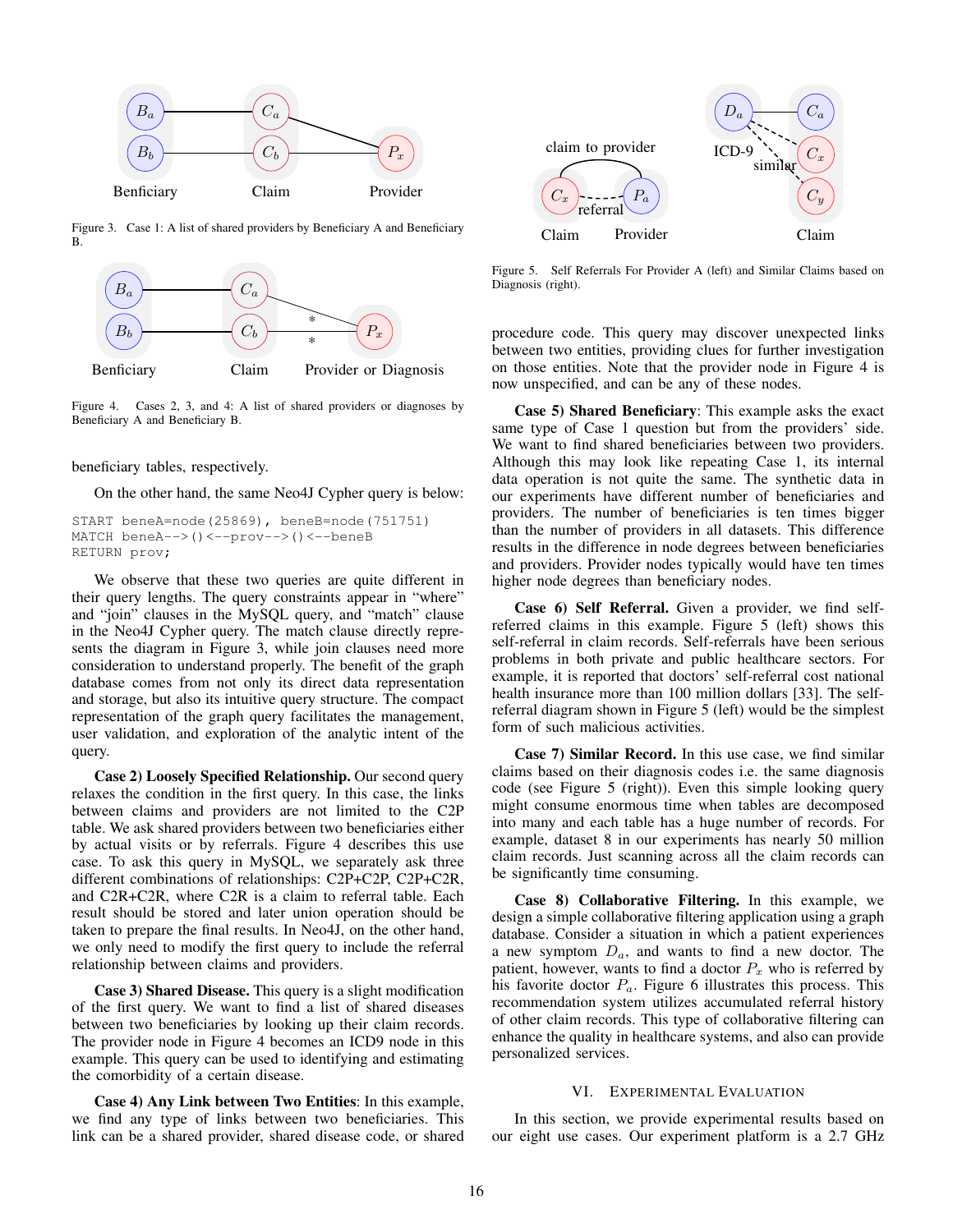

Figure 6. Collaborative Filtering using Referral History.

Intel Core i5 machine with 4 GB 1333 MHz DDR2 RAM. We use 5.5.28 MySQL Community Server for a relational database, and 1.9.M02 Neo4J Community Server. To access MySQL, we use MySQLdb Python interface <sup>2</sup>. For Neo4J, we use its REST API to access its data. Specifically, we use py2neo Python interface<sup>3</sup> and Cypher query language. Basic performance tunings for both databases are as follows. For MySQL, we used the InnoDB storage engine from MySQL, and all the tables are fully indexed (InnoDB uses B-Tree). For Neo4J, we increased the heap size of JVM to be 2GB. All the results are measured after cache warm up for both databases.

We generate 50 random queries for each case, and measure their query execution times. Test cases are sequentially executed from Case 1 to Case 8. Figure 7 and 8 show the query performance measured when 50 million nodes and 250 million relationships are loaded (dataset 8). To see whether random queries are sequentially (or temporally) dependent or not, we plot their execution time over the sequence of queries in Figure 7. Temporal dependencies may arise depending on databases' cache utilization. Except MySQL's case 2 performances, the query performance is stable across the query sequence. For Case 2, we observe that MySQL internally optimizes the Case 2 query as it gets the same type of queries. Except the first three use cases, Neo4J outperforms MySQL in its execution time. Figure 8 shows the same results from a different angle. At this time, we try to see relative query execution times between cases. Case 7 and 8 are especially slow in MySQL, while Neo4J shows a stable performance over different queries.

Figure 9 and 10 illustrate the changes in query performance for each case for increasingly sized datasets. Figure 9 shows the query scalability by case. MySQL outperforms for the first three queries in all datasets but Neo4J outperforms in the rest of the queries. Figure 10 shows the results with a different grouping. We compare the query performance within each database. We can observe that Neo4J also shows quadratic performance degradation as the size of data becomes large. However, Neo4J's speed of degradation is much smaller than MySQL's speed.

The query performance of Neo4J degrades with respect to the degree of a node, while the performance of MySQL is related to the size of joining tables. This finding becomes apparent in Figure 10. In our synthetic data generation scheme, the beneficiaries and providers have the same average degree numbers across different datasets.

 $E[\text{degree}(B)] = 50 + \alpha$  and  $E[\text{degree}(P)] = 500 + \beta$ 



Figure 7. Sequential query performance when 50 million nodes and 250 million relationships are loaded. Except first three cases, Neo4J processes the rest of queries faster than MySQL.



Figure 8. Performance box plot when 50 million nodes and 250 million relationships are loaded. MySQL becomes significantly slower especially in Case 7 and 8.



Figure 9. Data Size vs. Query Processing Time. Neo4J shows almost constant performance over a set of different sized datasets, while MySQL does not scale well in many use cases.

<sup>2</sup>http://mysql-python.sourceforge.net/MySQLdb.html

<sup>3</sup>http://py2neo.org/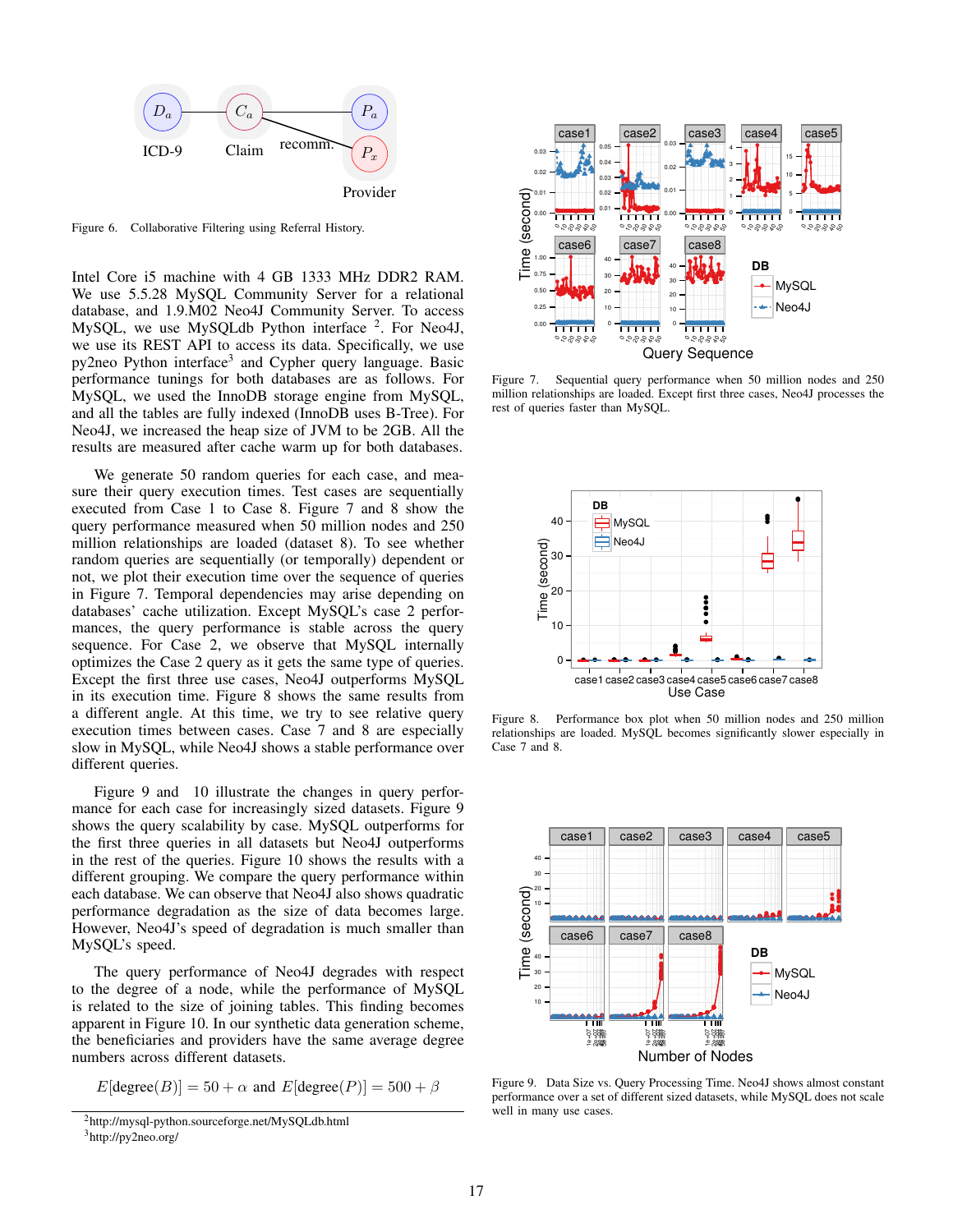

Figure 10. Data Size vs. Query Processing Time. Neo4J's performance also degrades as the size of the data grows. However, its degradation speed is much slower than MySQL's degradation speed.



Figure 11. Node Degree vs. Query Processing Time (Case 7).

where  $\alpha$  and  $\beta$  indicate the extra relationships such as disease codes and ZIP codes. Therefore, the queries involving only beneficiaries and providers show almost the same performance regardless of the data sizes. Unlike other cases, disease nodes are newly introduced in Case 7 and 8. The total number of diseases are fixed in the ICD-9 definition, thus the degree of a disease node becomes a function of the number of claims:

$$
E[\text{degree}(D)] = \frac{|\mathcal{P}|}{|\mathcal{D}|} \approx \frac{|\mathcal{P}|}{15000}
$$

where  $|\mathcal{P}|$  and  $|\mathcal{D}|$  represent the total number of providers and diseases, respectively. The denominator 15K is the total number of the ICD-9 disease codes. Figure 11 illustrates the relationship between node degree and query processing time in Case 7. This result suggests that a graph database can scale to very large-scale healthcare data because large node degrees can be accommodated; and also that the performance characteristics can be revealed by the graph parameters such as vertex degree.

Since these eight queries are formulated to explore the links and relationships between individual entities, an argument can be made that they are biased toward graph-like queries for healthcare systems. Focussing on explicitly non-graph-friendly queries is left for future work.



Figure 12. Cost Efficient Ensemble Framework. A graph database is mirrored using the 3EG transform. Access layer mediates data users to access both RDBMS and graph databases depending on their objectives.

### VII. DISCUSSION AND ENSEMBLE FRAMEWORK

Graph Database as a De-normalized Tables. The experimental results in Section VI suggests that a graph database can handle a wide range of graph queries even with big data. In a relational database, these queries require heavy join operations even with full indexing. On the other hand, a graph database suited for this type of query processing avoids explicit intermediate and dummy table creation. A graph database generated using the proposed 3EG-transformation may be able to serve as hundreds of different de-normalized tables.

Ensemble Framework. Compared to the rich history and verified stability of relational databases, graph database technology is still relatively new. The use cases in this paper focus on queries that are amenable to graph databases. However, other query classes will still rely on the foundational database operations such as select, project, union, and set difference, which are extensively optimized in relational databases. Furthermore, relationship databases are extensively optimized for classic services like sorting, listing, and all pairs' joins.

Since each database model has its own strength and weakness, we anticipate the development of a pragmatic ensemble approach in healthcare systems. Figure 12 illustrates this basic approach. This approach uses the 3EG transform to automatically construct a graph database from an existing normalized relational database. The access layer guides data users to refer to either or both the RDBMS and graph databases depending on their objectives. This concept is not in itself new because many existing healthcare enterprise data systems are built on layers of interdependent databases [34]. The graph database component will be an additional resource in such enterprise architectures and can even be placed in a decentralized data warehousing environment [35]. Although more work is required to formulate the access layer's service and query routing strategies, we firmly believe that such an approach can substantially help both data management and data services in healthcare systems.

#### ACKNOWLEDGMENT

This work is sponsored by the Laboratory Directed Research and Development Program of Oak Ridge National Laboratory. Oak Ridge National Laboratory is managed by UT-Battelle, LLC for the U.S. D.O.E. under the contract no. DE-AC05-00OR22725.